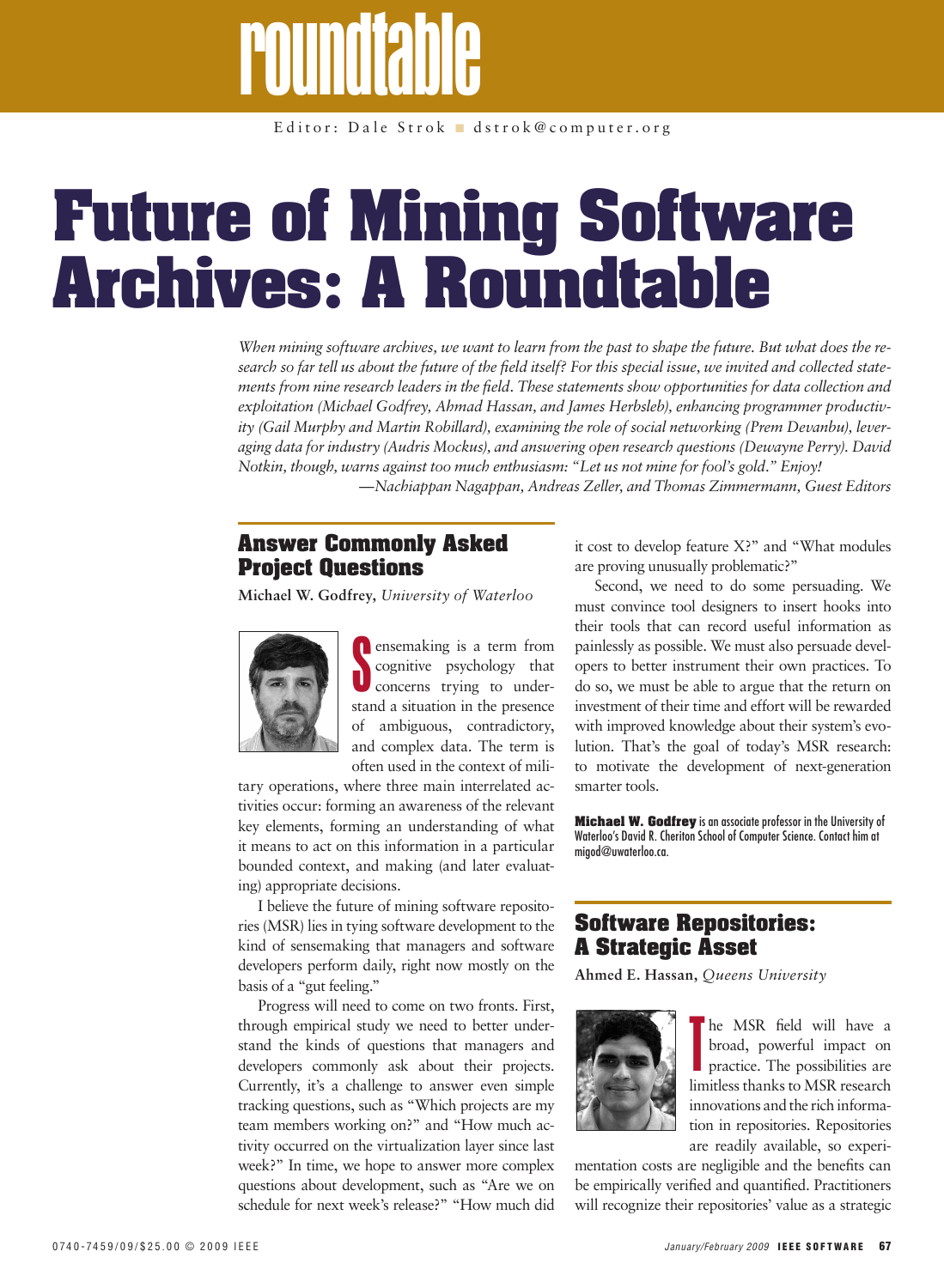#### **Roundtable**

asset instead of treating them as just static record-keeping stores. Moreover, practitioners will modify their processes to ease future mining efforts. More specifically, I expect advances in five areas.

First, modern development environments will enable the lightweight tagging and linking of data across repositories to ease future mining efforts. When committing a change, a developer will be able to link it in a structured way to email and other communications, bug reports, crashes, and effort information. This is an improvement on just typing a bug report ID or pasting an email conversation into it. The IBM Jazz development environment is a step in this direction.

Second, many tools for producing software repositories will provide APIs to ease future mining efforts. For example, configuration-management and bug-tracking infrastructures will provide APIs for querying and manipulating their repositories. Other development tools, such as build scripts, debuggers, and code editors, will start logging their operations in repositories so that MSR researchers can explore how developers are using them.

Third, repositories will become an important asset that organizations actively maintain and closely observe for quality throughout a project's lifetime. Practitioners will insist that when infrastructures such as configuration management systems (CMS) change, support for importing repositories is provided. Moreover, infrastructures will monitor the quality of data entered in their repositories. For example, they won't permit entering empty or meaningless CMS change messages.

Fourth, I see advanced CMS finally gaining traction in practice. For many years, we've had CMSs that could track changes at a structural level (for example, function changes), but no strong practical case existed for adopting these systems in practice The demonstrated benefit of low-level tracking on MSR techniques will encourage practitioners to adopt such systems.

Finally, repositories will play a central role in understanding a software system's state. Instead of just measuring the complexity of a code base or its design, practitioners will closely examine a project's repositories. For example, when considering whether to invest in a company or to purchase a code base, organizations can closely examine the project's repositories—similar to the way they examine the financial accounting books during such transactions.

**Ahmed E. Hassan** is an assistant professor with the School of Computing at Queen's University Canada. Contact him at ahmed@cs.queensu.ca.

### **Create Centralized Data Repositories**

**James Herbsleb,** *Carnegie Mellon University*



The last decade has<br>
witnessed an explo-<br>
sion of research that<br>
mines useful informahe last decade has witnessed an explosion of research that tion and insights from the electronic traces of development activity. I

see this work evolving in at least three directions.

First, in addition to applying datamining techniques to answer specific questions, I anticipate the creation of powerful exploratory visualization environments that will let nonstatisticians, such as developers and managers, understand the history, current state, and likely outcomes of large, complex projects.

Second, while the MSR community must now generally settle for analyzing data generated by software tools created for other purposes, future tool design should consider data generation as an explicit design criterion. We could create much richer data sets if our tools captured and created a centralized, accessible store of more detailed developer-activity traces. The traces could include every meaningful event, such as opening a file, displaying a specific document, and displaying one part of the code while editing another. These traces could, in turn, generate many kinds of event links, including temporal patterns (two pieces of code modified in close temporal proximity) or explicit references. Many new questions about the causes and consequences of development patterns and practices could be addressed with such data sets.

Finally, what we're learning about exploiting software repository data will likely apply to many other kinds of work. Currently, much work is done using individual applications on workstations and oc-

casional access to network resources such as the Web, shared drives, and document repositories. This tends to leave most work traces distributed across many machines and therefore inaccessible. However, we might be on the verge of a revolution in the movement toward delivering software as a service through a browser. Wherever this change in delivery mechanism happens, we'll have centralized data repositories as rich as we have for software, or perhaps richer. Instead of MSR, we'll have MXR, where X is most any work domain you care to study.

In my lab, we're actively pursuing all three of these directions.

**James Herbsleb** is a professor in Carnegie Mellon University's School of Computer Science and director of CMU's Software Industry Center. Contact him at jdh@cs.cmu.edu.

# **Embed Mining in Developer Tools**

**Gail C. Murphy,**  *University of British Columbia*



I uture software repos-<br>itories will likely con-<br>tain much broader<br>information about a uture software repositories will likely contain much broader software development project. For instance, they might contain traces

of how a developer interacted with tools to navigate the software, chat sessions held about how part of the software works, or videos of requirements-gathering sessions.

Current MSR work has shown its ability to extract useful facts and trends from gathered information. In the coming years, I think we'll see these mining approaches and algorithms more embedded in tools that developers use as part of their regular work. To make this embedding a reality, we'll need to understand in which situations mined information can help a developer, how to deliver that information through innovative user-interface mechanisms, and how to engineer the mining computations to make the information accessible when developers need it in their work. The MSR future will provide fascinating work because it will bring together individuals with expertise from a wide range of areas, including algorithm development,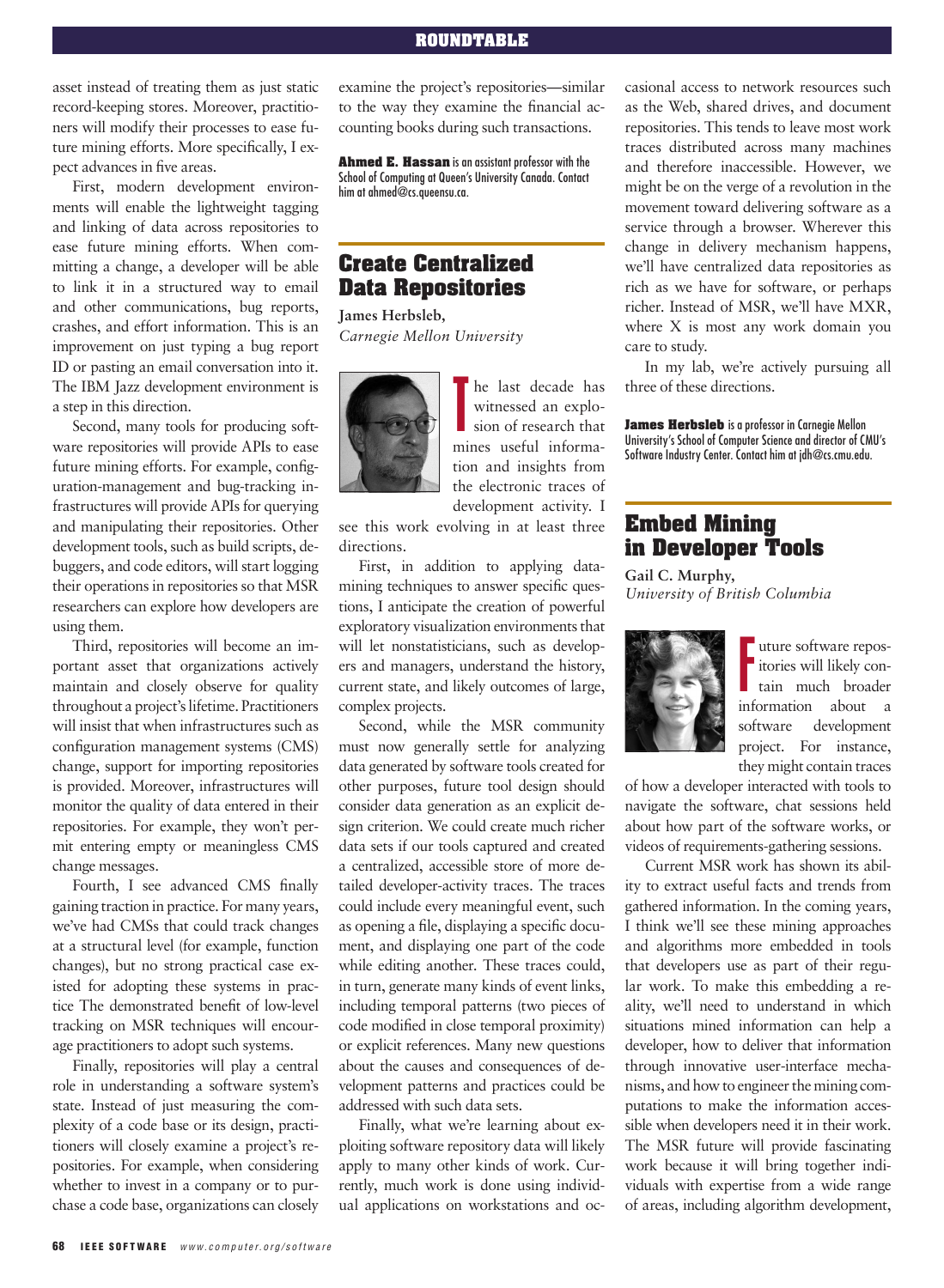#### **Roundtable**

human-computer interfaces, data management, and, of course, software engineering.

**Gail C. Murphy** is a professor in the University of British Columbia's Department of Computer Science. She's also chief operating officer and cofounder of Tasktop Technologies. Contact her at murphy@cs.ubc.ca.

## **Help Developers Search for Information**

**Martin Robillard, M***cGill University*



oftware developers<br>
and other stakehold-<br>
ers spend a lot of<br>
time searching for inoftware developers and other stakeholders spend a lot of formation to solve problems, such as how to use a library efficiently. Of-

ten, the search process can be as useful as the results. That's because we build a better understanding of our task's context along the way: what distinguishes useful from useless information, how different pieces of information are linked, and so on.

If search processes can be useful in the future, we'd like to cost-effectively record and archive them in a repository. However, most search processes also involve a lot of wasted time: dead ends, irrelevant information, tangents, and so on. We have to find ways to avoid recording these.

I hope that future MSR research will increasingly focus on not only retrieving useful information and making accurate predictions but also inferring solutions and processes to complete complex recurring tasks. Software repositories give us hindsight—a tremendously powerful concept in knowledge creation. A person solving a problem today might not be able to tell whether something just discovered will be useful in the future. By mining repositories that archive users' past actions and past searches, we can better assess what should be documented, stored, and made available for retrieval.

In an ideal future, developers and other software development participants won't have to rediscover how to perform complex procedures because MSR-based techniques will have inferred the information from previous tasks and made it conspicuously available.

**Martin Robillard** is an assistant professor in McGill

University's School of Computer Science. Contact him at martin@cs.mcgill.ca.

# **Study the Social Side of Software Engineering**

**Prem Devanbu,**  *University of California, Davis*



The bioinformatics<br>field exploded 15 to<br>20 years ago when<br>microarrays and genehe bioinformatics field exploded 15 to 20 years ago when sequencing devices began producing torrents of data. Now, with the

vast treasure trove of archived data from open source software (OSS), empirical software engineering is in a similar state of ferment. An exciting new topic is software engineering's human/social side. Unlike traditional projects, OSS projects make developer interactions—questions, answers, discussions, and arguments visible in public mail archives.

Since the days of Fred Brooks (*The Mythical Man-Month*), we've known communication and coordination to be a key hurdle in large development teams. On the other hand, Eric Raymond ("The Cathedral and the Bazaar") and others have argued that OSS projects actually benefit from increased team size. Clearly, important questions remain about communication and coordination, and OSS provides a context for interesting and surprising answers to these questions.

In OSS, we can directly observe developer discussions on mailing lists. We can identify discussants and discussion content, such as patches and reviews. We can construct social networks, compare concomitant discussion and programming activity, measure the discussion-thread lengths and participant counts, and observe the entry of new participants and the exit of old ones. All this data can help answer various questions: Are OSS projects chaotic and bazaarlike, or do they have latent social structure? How do development and email activity relate (or not)? What types of discussions are the longest and most time consuming? How effective are OSS inspection discussions at finding defects? What kinds of defects are actually found?

Another critical phenomenon is the

quality of quality assurance information, such as bug fixes. Developers enter this data manually at their discretion, thus making it subject to error. Nevertheless, this data's quality determines how effective defectprediction models and quality improvement programs (QIP) will be. What determines the quality of this data, and what are the consequences for prediction models and QIP efforts?

**Prem Devanbu** is on the Computer Science Department faculty at the University of California, Davis. He's also worked in industry for more than 20 years. Contact him at devanbu@ cs.ucdavis.edu.

# **Deploy Mining to Industry**

**Audris Mockus,** *Avaya Research*



**R** esearch based on data from project-support tools has improved our underesearch based on data from projectsupport tools has standing of software development and enabled quantification of the ef-

fort, defects, and lead times associated with software technology. Data availability, uniformity over time, long histories, and detail for all parts of a system will continue to be important motivations for using such data. However, even though the use of this data in software research is routine, its use in industry remains elusive, except for the largest projects. To change that, I'd like to see more measurement support included with the underlying tools, such as Subversion and CVS (Concurrent Versions System). The most important improvement would be to make it easier and more natural for a developer using a version-control system to link each code submission with an associated problem report. Obviously, adding simple reporting capabilities, such as change trends and an expertise browser, would expose measurement's value to all users of versioncontrol tools.

Clearly, version control, problem tracking, and forums aren't the only tools that can provide valuable software project information. As integrated-developmentenvironment tools become more standard, we can capture more details of how the development proceeds, although privacy concerns and the complexity of underlying